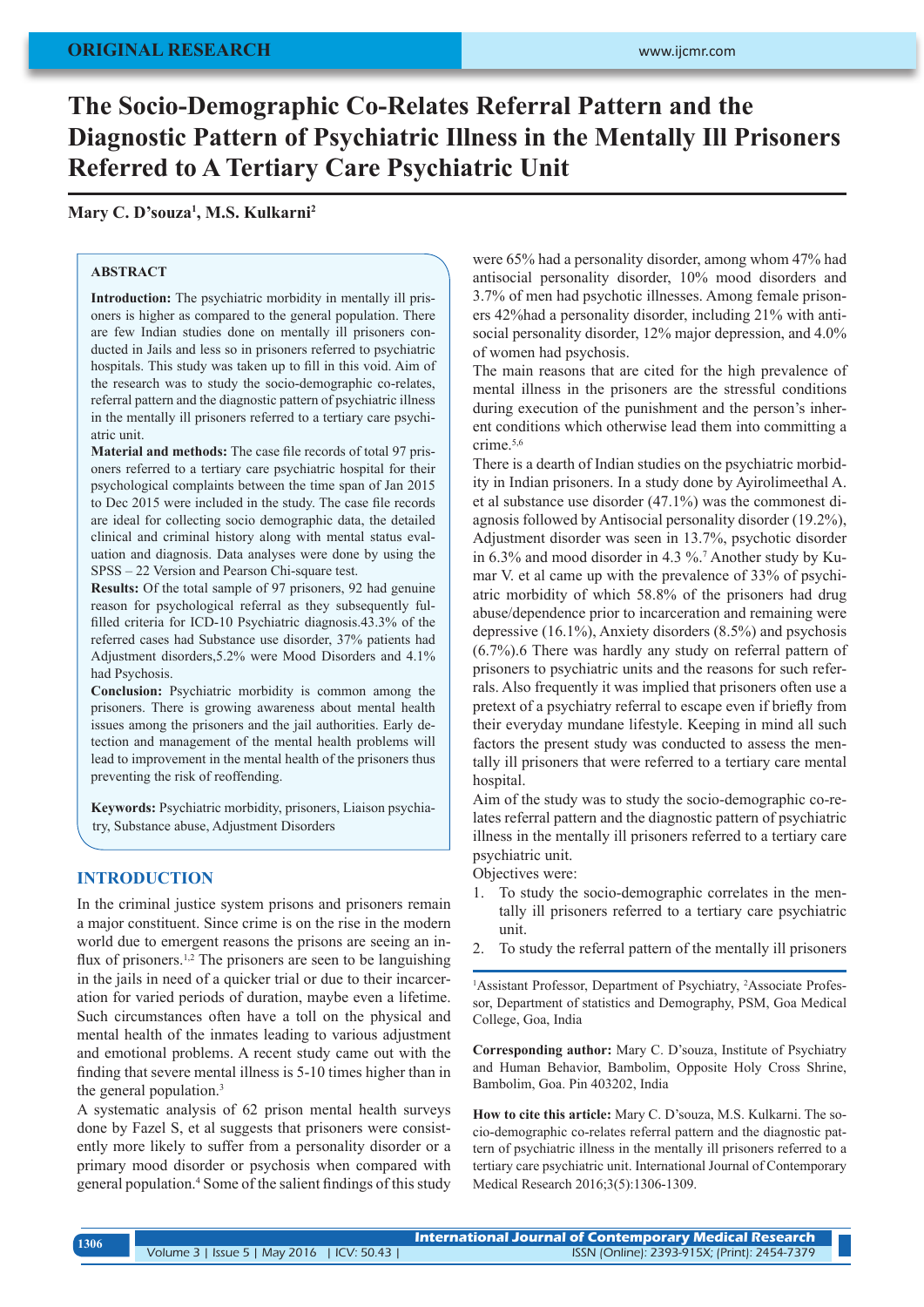(MIPs) referred to a tertiary care psychiatric unit.

3. To study the reasons for referring and diagnosis in the MIPS that are referred to the psychiatric unit.

## **MATERIAL AND METHODS**

The study was a cross –sectional, descriptive, hospital based study in which the case file records of 97 mentally ill prisoners referred to the outpatient department of a tertiary care psychiatric hospital from the various prisons in the State were included. The approval to conduct the study was obtained from the local Institutional Ethics Committee. Permission to use the case file records of the patients was obtained from the Director of the Institute. Confidentiality was maintained throughout the course of the study. Both convicts as well as under trials brought from all the different prisons in the State formed the sample of the study. The prisons were located about 20 to 30 kms away from the hospital and the prisoners were brought daily by the prison bus. The period of study was approximately one year (Jan 2015-Dec 2015). The patient when referred for the first time was registered as a new case and file was issued in his/her name. The socio-demographic data and the patient details (clinical and criminal) were entered on the semi structured pro forma specially meant for collection of such data. All the patients were evaluated by the senior resident on duty and also reviewed by the consultant psychiatrist and diagnosis was made according to the International Classification of Diseases -10 (ICD-10) Criteria. The reason for referral was obtained from the referral note or order accompanying the patient and history from the patient. The study did not involve any specific intervention and the patients continued to receive regular treatment and care.

#### **The inclusion criterion was**

1. All mentally ill prisoners referred to the hospital during the period of study.

#### **The exclusion criteria were**

- 1. Subjects below 18 years and above 60 years were excluded.
- 2. Patients with mental retardation.

## **STATISTICAL ANALYSIS**

The collected data was tabulated and the analysis was done using the SPSS – 22 Version. The results were expressed as number and percentages for all the qualitative variables, by using the mean and the standard deviation for quantitative variables. The Pearson Chi-square test was used for finding association between two qualitative variables with the 'p' value set to less than 0.05 to be taken as statistically significant.

## **RESULTS**

The number of mentally ill prisoners (MIPs) referred to the tertiary care psychiatric hospital during the study period were 97 and they all formed the study sample. The socio-demographic details of the MIPs in the study group is as follows to be changed to is given in table 1. Majority of them were in the age group of 18-29 years i.e. N=53 (54.7%). The mean  $(\pm SD)$  age of the sample group was  $31.7(\pm 10.8)$  years at the time of referral. Several of the prisoners were from a rural background N=68, (70.1%). 91.8% (N=89) were male patients and only 8.2%,( N=8) were females. More than half i.e. 60.8% (N=59), of the prisoners were unmarried at the time of study,  $37.1\%$ (N=36) were married and only 2.1% ( N=2) were divorced. Regarding duration of stay in the prison, 56.7% (N=55), of the prisoners had spent below one year in prison, where as  $36.1 \%$  (N=35), patients were in prison for a period between 1-5 years. Regarding literacy status, 62 patients (63.9%) were having basic education of II to X standard, 29 patients (29.9%) were up to higher secondary educated or graduates. Based on their socioeconomic status, 65patients(67%) belonged to low SES and 32 (33%) were from middle SES background.

Table 2 shows the prevalence of Psychiatric Disorders (ICD-10) diagnoses in the referred prisoners. The most common diagnosis was that of substance use disorder  $N = 42$  (43.3%), next frequent being Adjustment Disorders N=36 (37%). There were 5 cases (5.2%)of Mood Disorders, 4 cases (4.1%) of Psychosis, 5 cases with nil psychiatric diagnosis and 5 cases belonged to other infrequent diagnostic categories (2 were Obsessive Compulsive Disorder cases, 2 had an Organic cause, and 1 was delusional disorder).

Table 3 shows the relation between the socio-demographic co-relates with the psychiatric Diagnosis that were statistically significant. Male prisoners were significantly more than females. Also regarding the duration of stay in prison a significantly large number of prisoners presented with psychiatric symptoms in early period i.e. within one year of incarceration across the various categories of diagnosis.

Table 4 depicts the reasons for referral for the mentally ill prisoners. The most commonest reason cited by the prisoners were symptoms related to substance use disorders, N=44 (45.4%) and next common reason being sleep disturbances and other somatic complaints, N=39 (40.2%). The other less common reasons were unexplained abnormal behaviour in 4  $(4.1\%)$  patients, unexplained body pains in 4  $(4.1\%)$ , psychological /psychiatric evaluation by court in 2 (2.1%) patients and other reasons in 4 (4.1%).

#### **DISCUSSION**

It is now increasingly recognised that the prevalence of psychiatric morbidity in the prisoners is quite high as compared to the general population.<sup>8</sup> The major limitation of our study is that it was a hospital based study so the true prevalence of psychiatric morbidity for the entire prison population in the State cannot be commented upon. There are several reasons for the high prevalence of mental illness in the prisoners. The presence of a pre-existing psychiatric illness prior to incarceration, the frequent delays in trial process, the living conditions in the jail, problems in reaching out to psychiatric services due to varied reasons are some of the situations because of which mental health needs of the prisoners are not fulfilled.<sup>9</sup>

In our study of the 97 prisoners included, 92 among them had an ICD-10 psychiatric diagnosis and only 5 patients were with nil psychiatric diagnosis. It is apparent that the patients and the referring authorities are well informed about mental illness and their symptoms resulting in early referral for these patients. The reason for this could be the im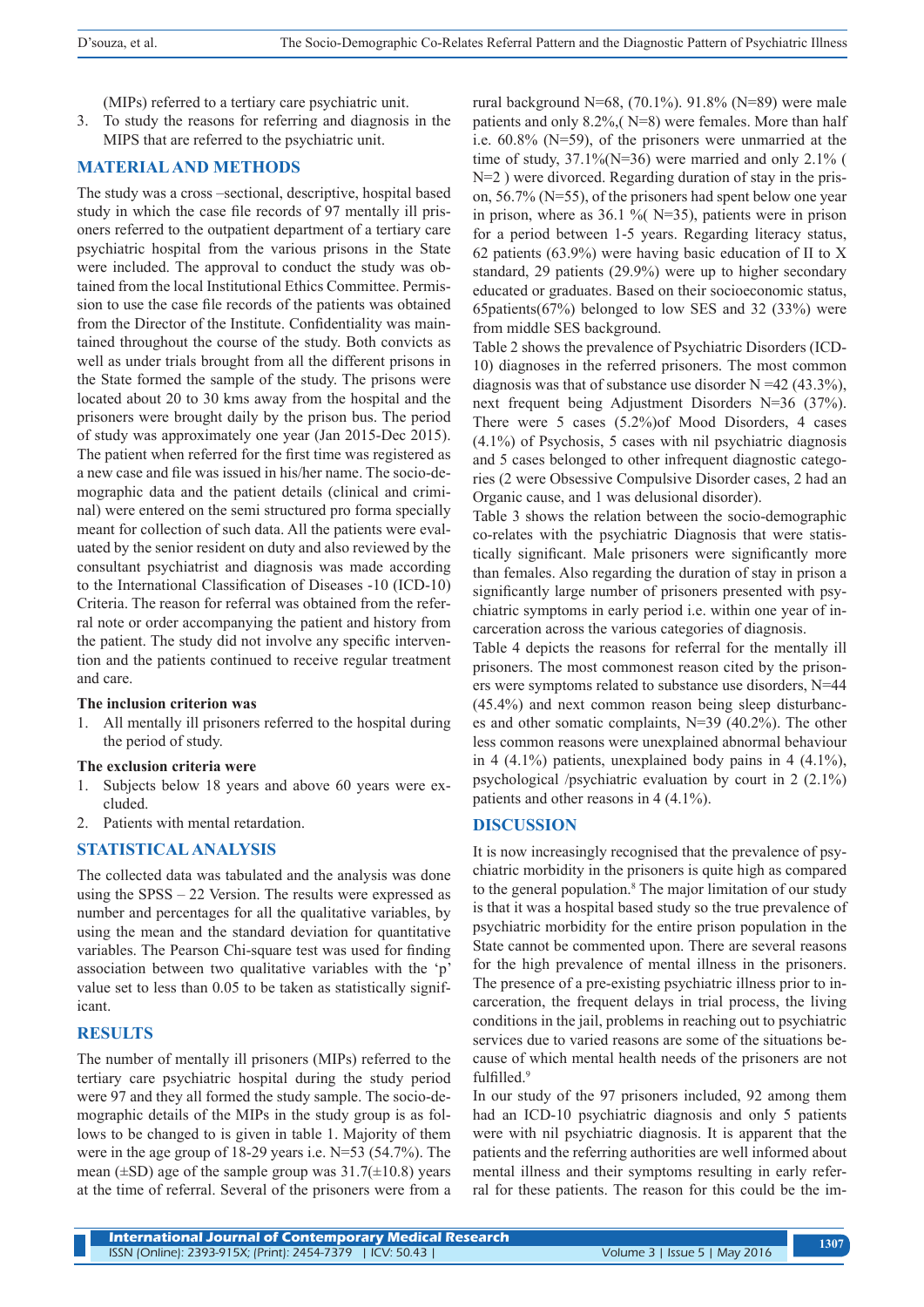provement in the prison health care services in our State, the liaison services that are regularly provided by our hospital to these prisons twice in a month, appointment of a regular trained nurse in jail for patient monitoring and easily accessible tertiary psychiatric hospital for further needs.<sup>10</sup>

The most frequent diagnosis made in our study group was that of Substance use disorder as 43.3%. This finding is sim-

| <b>Variable Factors</b>                                    |                 |                  |  |  |  |  |  |  |
|------------------------------------------------------------|-----------------|------------------|--|--|--|--|--|--|
| <b>Years</b>                                               | Frequency (N)   | Percentage (%)   |  |  |  |  |  |  |
| 1. Age (Years)                                             |                 |                  |  |  |  |  |  |  |
| 18-29                                                      | 53              | 54.7             |  |  |  |  |  |  |
| 30-49                                                      | 38              | 39.2             |  |  |  |  |  |  |
| $50 - 69$                                                  | 06              | 6.2              |  |  |  |  |  |  |
|                                                            |                 |                  |  |  |  |  |  |  |
| 2. Residence                                               |                 |                  |  |  |  |  |  |  |
| Rural                                                      | 68              | 70.1             |  |  |  |  |  |  |
| Urban                                                      | 29              | 29.9             |  |  |  |  |  |  |
|                                                            |                 |                  |  |  |  |  |  |  |
| 3. Gender                                                  |                 |                  |  |  |  |  |  |  |
| Males                                                      | 89              | 91.8             |  |  |  |  |  |  |
| Females                                                    | 08              | 8.2              |  |  |  |  |  |  |
|                                                            |                 |                  |  |  |  |  |  |  |
| 4. Marital Status                                          |                 |                  |  |  |  |  |  |  |
| Single                                                     | 59              | 60.8             |  |  |  |  |  |  |
| Married                                                    | 36              | 37.1             |  |  |  |  |  |  |
| Others                                                     | 02              | 2.1              |  |  |  |  |  |  |
|                                                            |                 |                  |  |  |  |  |  |  |
| 5. Duration of stay in prison                              |                 |                  |  |  |  |  |  |  |
| Below 1 year                                               | 55              | 56.7             |  |  |  |  |  |  |
| $1 - 5$ years                                              | $\overline{35}$ | 36.1             |  |  |  |  |  |  |
| 7 years                                                    | 07              | 7.2              |  |  |  |  |  |  |
|                                                            |                 |                  |  |  |  |  |  |  |
| 6. Education                                               |                 |                  |  |  |  |  |  |  |
| Illiterate                                                 | 03              | $\overline{3.1}$ |  |  |  |  |  |  |
| Primary/Second-                                            | $\overline{62}$ | 63.9             |  |  |  |  |  |  |
| ary                                                        |                 |                  |  |  |  |  |  |  |
| <b>HSSC/Graduation</b>                                     | $\overline{29}$ | 29.9             |  |  |  |  |  |  |
| <b>Post Graduation</b>                                     | 03              | 3.1              |  |  |  |  |  |  |
|                                                            |                 |                  |  |  |  |  |  |  |
| 7. Socioeconomic status (Kuppuswamy)                       |                 |                  |  |  |  |  |  |  |
| L                                                          | 65              | 67               |  |  |  |  |  |  |
| $\mathbf{M}$                                               | $\overline{32}$ | $\overline{33}$  |  |  |  |  |  |  |
| Table-1: Socio demographic variables in referred Prisoners |                 |                  |  |  |  |  |  |  |
| $(N=97)$                                                   |                 |                  |  |  |  |  |  |  |

ilar to other Indian studies by 7, Kumar et al 6, and outside India by Bird SM et al<sup>11</sup>, Birmingham et al<sup>12</sup>, Steadman et al<sup>13</sup>, and Brooke et al. 5

The next frequent diagnosis was that of Adjustment disorder (37.0%) which is lower than study by Fido AA et al<sup>14</sup> and high as compared to an Indian study by Ayirolimeethal et al<sup>7</sup> showing a prevalence of 13.7%. Mood disorders and Psychotic disorders were less frequent diagnosis in our study sample which is in keeping with other Indian<sup>15</sup> and Foreign studies.<sup>5,16</sup>

An important finding of our study in relation to the socio-demographic profile was that most of our patients were young males, unmarried, from low socioeconomic background<sup>17</sup>, less in formal education, frequently in use of alcohol and other substances of abuse. This is in keeping with study done by Bergio Baxter Andreoli et al<sup>18</sup> and others.<sup>19,20</sup> A significant finding was the relation between the duration of stay in prison and the psychiatric diagnosis in the referred patients. A shorter duration of less than one year was significantly associated with mental illness. The reason for this could be that the most frequent diagnosis in our sample was substance use disorder and Adjustment disorder.7 These conditions will obviously distress patient into an early psychiatric consultation. The most common reason cited for the referral to a psychiatric hospital was substance related problems in 45.5% of the cases. The other common reason for which prisoners were referred was sleep disturbances and other vague somatic complaints in 40.2 % of the cases. There was unexplained abnormal behaviour as a presenting complaint in 4.1% of the referrals, vague pains like headache, body ache in 4.1% and 2.1% of the cases patients were referred for psychological testing directly. Also there were 2 cases that were referred for continuation of prior prescribed psychiatric medications and two cases of reported self harm. It is a well known fact

|                                                             | Frequency | Percentage |  |  |  |  |
|-------------------------------------------------------------|-----------|------------|--|--|--|--|
|                                                             | (N)       | (%)        |  |  |  |  |
| 1. Substance use disorders                                  | 42        | 43.3       |  |  |  |  |
| 2. Adjustment Disorders                                     | 36        | 37.0       |  |  |  |  |
| 3. Mood Disorders                                           | 05        | 5.2        |  |  |  |  |
| 4. Psychosis                                                | 04        | 4.1        |  |  |  |  |
| 5. NIL Psychiatry                                           | 0.5       | 5.2        |  |  |  |  |
| 6. Others<br>5.2<br>0.5                                     |           |            |  |  |  |  |
| Table-2: Prevalence of Psychiatric Disorders (ICD-10) Diag- |           |            |  |  |  |  |
| nosis in referred prisoners                                 |           |            |  |  |  |  |

|                                                                    |          | Substance use<br>disorders |     | Adjustment<br><b>Disorders</b> |          | Mood Disor-<br>ders |                | <b>Psychosis</b> |                        | <b>Others</b> | atry           | <b>NIL Psychi-</b> | P value          |
|--------------------------------------------------------------------|----------|----------------------------|-----|--------------------------------|----------|---------------------|----------------|------------------|------------------------|---------------|----------------|--------------------|------------------|
|                                                                    | No       | $\frac{0}{0}$              | No. | $\frac{0}{0}$                  | $\bf No$ | $\frac{0}{0}$       | N <sub>0</sub> | $\frac{0}{0}$    | $\mathbf{N}\mathbf{0}$ | $\frac{0}{0}$ | N <sub>0</sub> | $\frac{0}{0}$      |                  |
| Duration stay                                                      |          |                            |     |                                |          |                     |                |                  |                        |               |                |                    |                  |
| <1                                                                 | 31       | 73.8                       | 14  | 38.9                           | 2        | 40                  | 4              | 100              | 4                      | 80            | $\theta$       | 0.0                | $\chi^2$ = 27.7  |
| $1 - 5$                                                            | 9        | 21.4                       | 20  | 55.6                           | 2        | 40                  | $\Omega$       | 0.0              |                        | 20            | 3              | 60                 | df= $10 p=0.002$ |
| $5+$                                                               | 2        | 4.8                        | 2   | 2.6                            |          | 20                  | $\Omega$       | 0.0              | $\theta$               | 0.0           | 2              | 40                 |                  |
| Gender                                                             |          |                            |     |                                |          |                     |                |                  |                        |               |                |                    |                  |
| M                                                                  | 42       | 100                        | 32  | 88.9                           | 3        | 60                  | 4              | 100              | 3                      | 60            |                | 0.0                | $\chi^2 = 18.3$  |
| F                                                                  | $\theta$ | 0.0                        | 4   | 11.1                           | 2        | 40                  | $\Omega$       | 0.0              | $\overline{2}$         | 40            | $\theta$       | 100                | df=5 $p=0.003$   |
| Total                                                              | 42       | 100                        | 36  | 100                            | 5        | 100                 | 4              | 100              | 5                      | 100           | 5              | 100                |                  |
| significant<0.05                                                   |          |                            |     |                                |          |                     |                |                  |                        |               |                |                    |                  |
| <b>Table-3:</b> Selected Socio-Demographic correlates of Diagnosis |          |                            |     |                                |          |                     |                |                  |                        |               |                |                    |                  |

**International Journal of Contemporary Medical Research**  Volume 3 | Issue 5 | May 2016 | ICV: 50.43 | ISSN (Online): 2393-915X; (Print): 2454-7379 **<sup>1308</sup>**